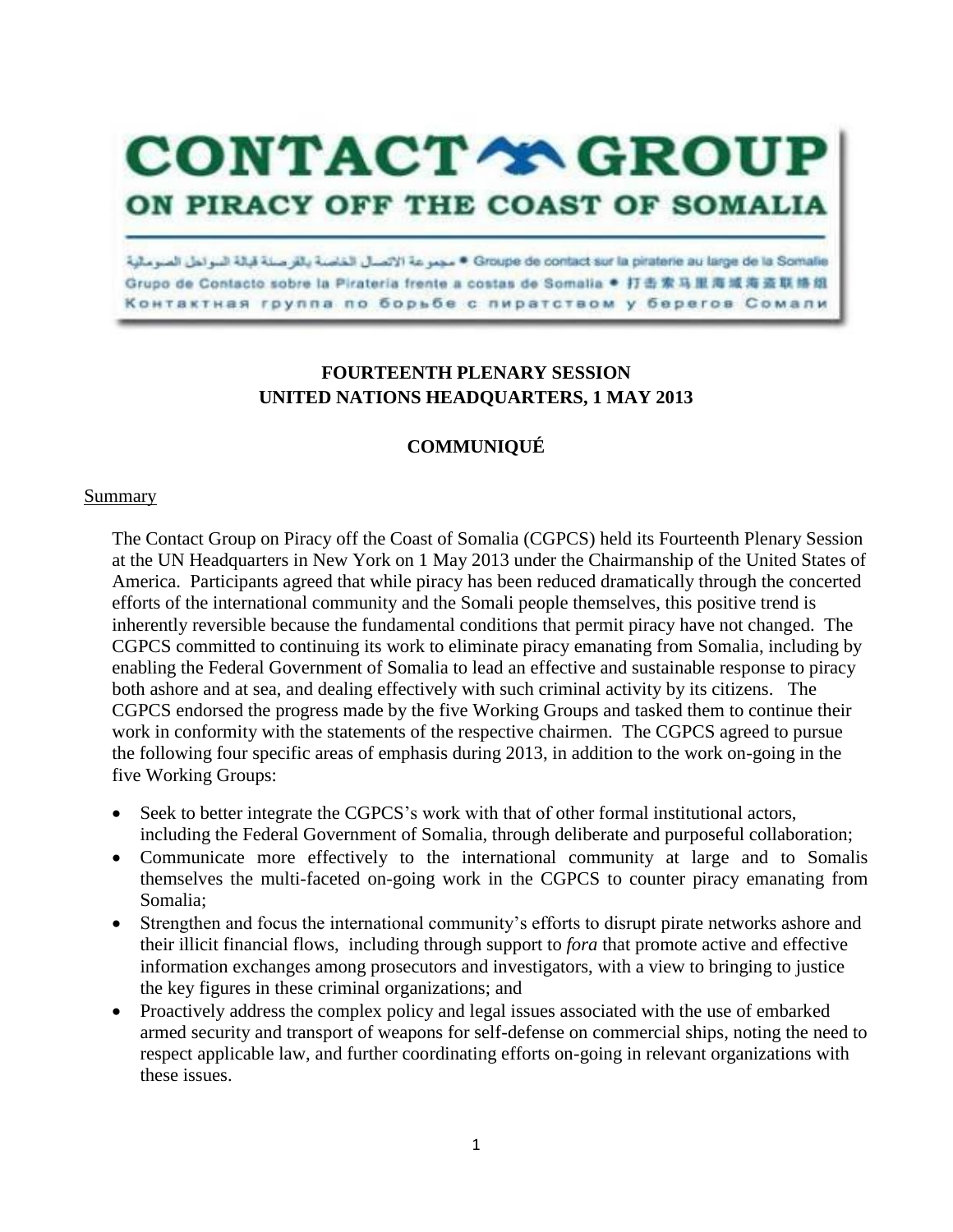The CGPCS welcomed remarks by Their Excellencies Hassan Sheikh Mohamud, President of the Federal Republic of Somalia; Ambassador Yuri Fedotov, Executive Director, UN Office on Drugs and Crime (UNODC); Mr. Oscar Fernandez-Taranco, UN Assistant Secretary General for Political Affairs, and Mr. Aldo Lale-Demoz, Director of Operations, UNODC, each of whom stressed the need for continued pressure on pirates at sea, as well as coordinated international support to the Federal Republic of Somalia as it seeks to rebuild its institutions and develop the capacity to protect and use its rich maritime resources for the benefit of the Somali people.

The CGPCS welcomed the substantial progress made through the Kampala Process toward development of a Somali Maritime Resource and Security Strategy. The CGPCS encouraged swift agreement of the strategy, including the detail of its implementation, and participants pledged their continued commitment to support Somalia and its people in developing the capabilities necessary to deliver an effective Somali-owned approach to maritime security and management of maritime resources. The CGPCS similarly welcomed the progress made by the Federal Government of Somalia in regard to the codification of the law relating to the Somali Exclusive Economic Zone including confirmation that the required laws exist in order to allow Somalia to make the necessary declarations, and reiterated its support for this process. The CGPCS also encouraged the government of the Federal Republic of Somalia to complete the process to adopt and implement anti-piracy legislation.

Working Group (WG) 1 reported on its March 21 meeting at the UN ECA Conference Centre in Addis Ababa, its first convocation outside London and a constructive move towards greater regional engagement and participation in CGPCS activities. The CGPCS welcomed the consecutive meetings in Addis Ababa of WG1 and WG4, a good practice that enabled participants from both groups to ensure consistent and comprehensive messaging to the people of Somalia on the efforts of the international community to support their tackling of piracy.

The CGPCS welcomed the continuing achievements being made by the international naval force combating piracy off the coast of Somalia and the unprecedented levels of cooperation, including through the Shared Awareness and Deconfliction Mechanism. The CGPCS noted the continuing value of deterrence and disruption activities by naval forces.

The CGPCS underlined the importance of the Capacity-Building Coordination Group and its associated Capacity-Building Coordination Platform to maximize the collective impact of the international community's endeavours, and welcomed the very significant increase in the amount of information on capacity building efforts being shared among participants since the  $13<sup>th</sup>$  Plenary session.

The CGPCS noted that pirates are adapting their tactics in response to the successful disruption of operations on land and at sea, and the positive impact of self-protective actions taken by ships transiting the High Risk Area (HRA). The CGPCS also noted that pirate groups were still active despite the current lack of successful hijacking. The CGPCS strongly encouraged all shipping transiting the HRA to continue to apply Best Management Practices (BMP) in full and encouraged governments to continue their support of international naval operations in the Gulf of Aden and the Indian Ocean, in particular until such time as substantive progress has been made to sustainably dissipate pirate activity. WG2 reported on its meeting on 10-11 April in Copenhagen. The CGPCS commended the continued efforts of WG2 to provide legal guidance to CGPCS on all legal issues related to the fight against piracy, including in regard to ensuring the prosecution of suspected pirates in accordance with international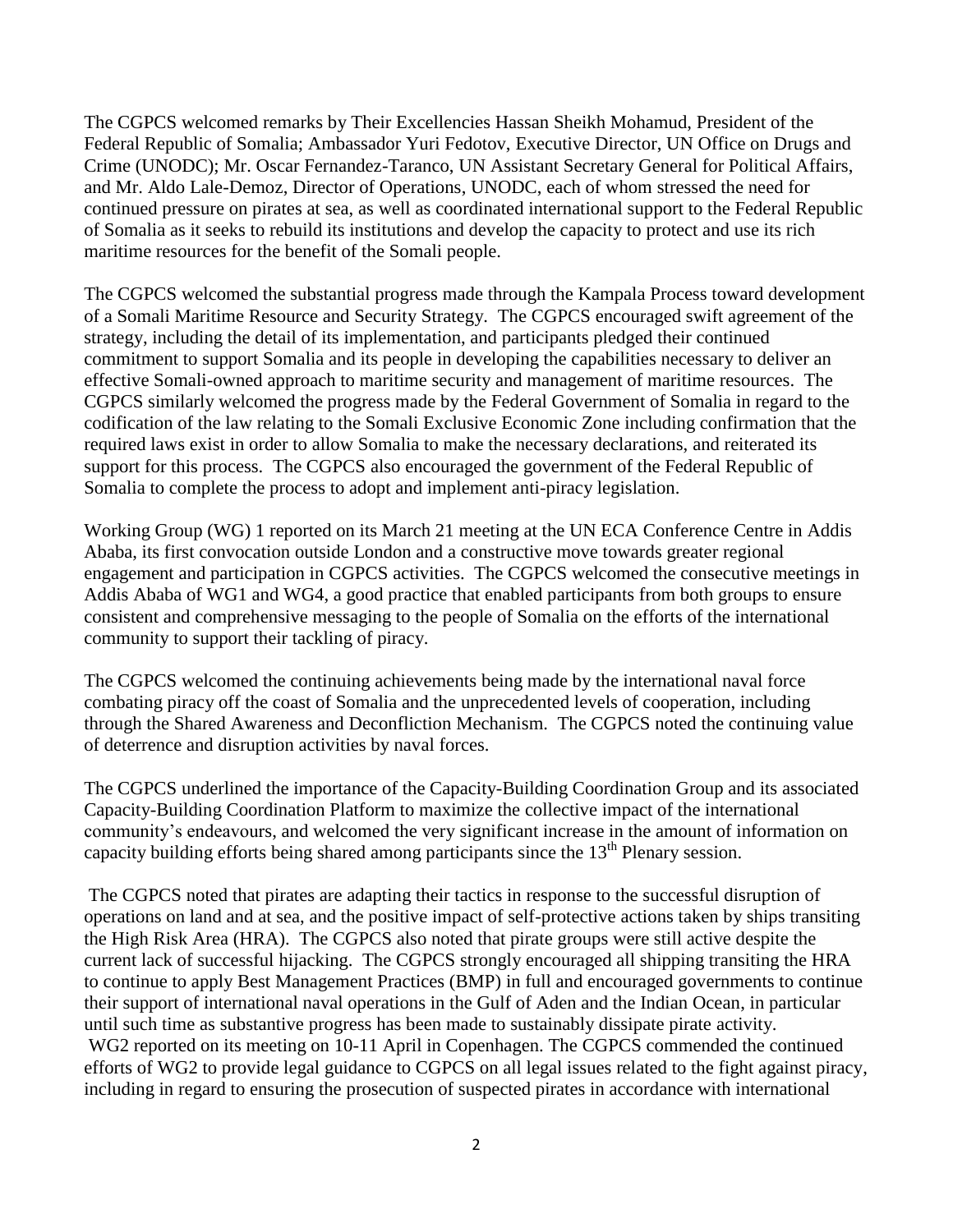standards. The CGPCS noted that more than 1200 pirates are currently being prosecuted or have been prosecuted for piracy in more than 20 countries worldwide. The CGPCS recognizes the valuable contribution made by prosecuting States in the region, such as Kenya, Seychelles, and recently Mauritius.

The CGPCS welcomed the continued implementation of the Post Trial Transfer system and the progress of the UNODC Piracy Prisoner Transfer Programme. It underlined the importance of national and international monitoring procedures and welcomed the work of the UNODC in this respect. The CGPCS repeated the need for all States to implement the relevant provisions of international law into their national systems, including to ensure that conspiracy to commit piracy is punishable under national law and that national law, procedures, and practices are geared to contribute to the disruption of piracy networks ashore, including through extradition and mutual legal assistance.

The CGPCS welcomed the consecutive meetings in Copenhagen of WG5 and the Special Meeting of Piracy Prosecutors and Investigators, hosted by INTERPOL and the WG2 and WG5 chairs. With regard to the latter, the CGPCS underlined the importance of increased information exchange and cooperation with a view to strengthen investigations into common high-value targets, and urged the practitioners to continue and enhance their cooperation, and called upon the WG2 and WG5 chairmanships to continue facilitating this work.

The CGPCS welcomed the thorough discussions of human rights issues in WG2 and the plans to share best practices in this field, including on how to handle children suspected of piracy. The CGPCS tasked WG1 to explore with key relevant stakeholders the modalities of reporting accurate updates on the status of hostages and ships being held by Somali pirates.

WG3 reported on its 6 February meeting in Seoul. The CGPCS welcomed the on-going effort in WG3 to develop the "Comprehensive Guideline for the Welfare of Seafarers and Their Families Affected by Somali Pirates" and noted with appreciation the work of the Hostage Support Program managed jointly by the UN Political Office on Somalia and the UNODC, in particular its assistance to the repatriation of hostages released from captivity. The CGPCS welcomed the recent reduction in ships and hostages held by Somali pirates and called for the immediate and unconditional release of the dozens of seafarers still held captive, some for more than three years. The CGPCS received a presentation by the Maritime Piracy Humanitarian Response Program on the humanitarian aspects of piracy on seafarers and their families and the work to assist those affected.

The CGPCS takes note of the report of the WG3 meeting, which included discussions on the issue of the HRA, bearing in mind that the HRA is defined in the industry-developed BMP publication series. Egypt, India, and Oman had previously submitted papers replying to inquiries of the industry and requesting review of the scope of the HRA at the WG3 *ad hoc* meeting on HRA on 15 January in London. In light of the discussions of the issue and the clarifications made during the meeting, the WG3 will hold another *ad hoc* meeting on the HRA in the second half of this year to review the threat assessment by naval forces, any changes in the position of stakeholders, and the possibility of reducing the scope of the HRA.

The CGPCS noted the development of the Publicly Available Specification 28007 procedures for PMSC by the International Organization on Standardization, as well as the WG2 compilation on relevant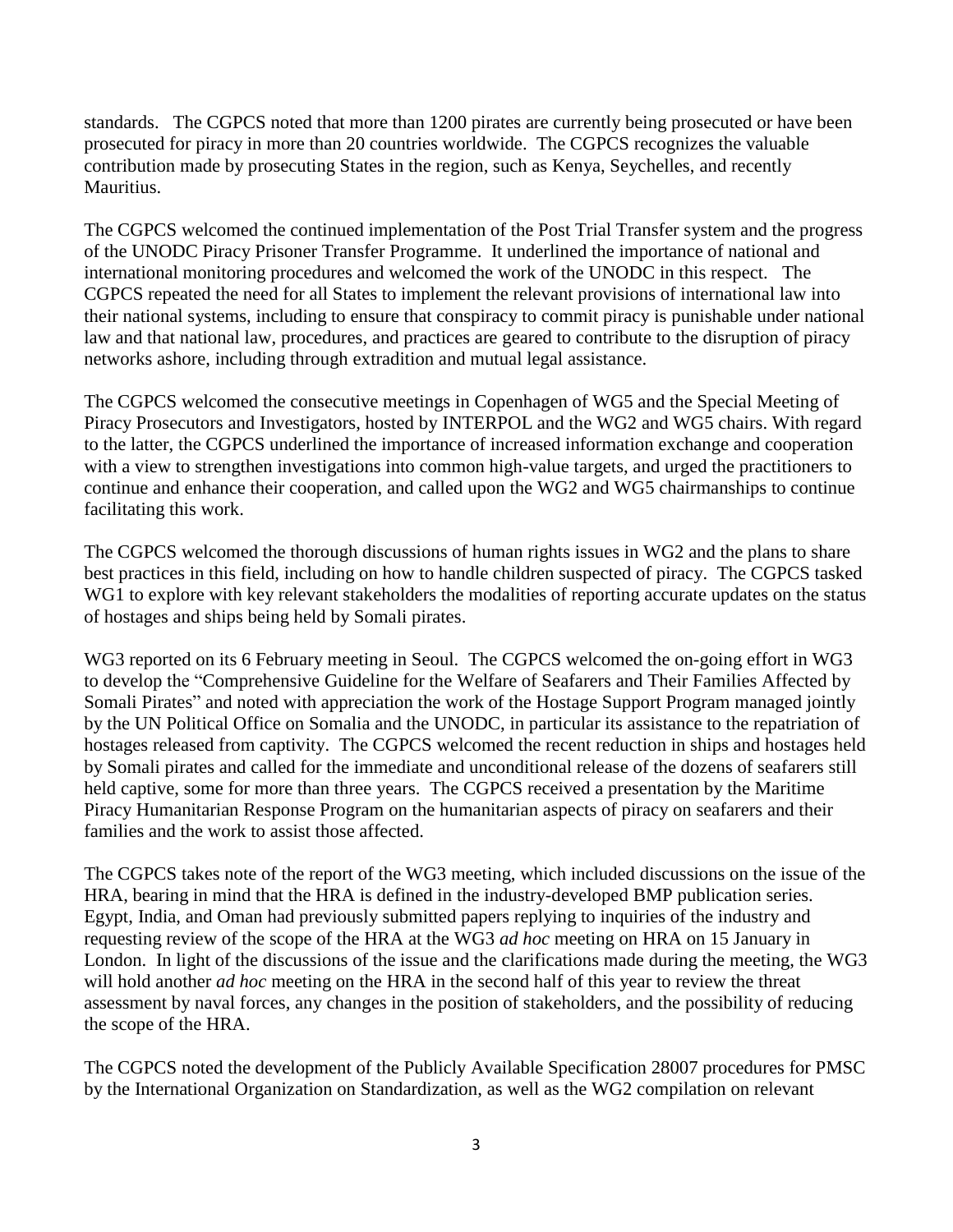international regulation and guidance on PCASP (Privately Contracted Armed Security Personnel). The CGPCS called on states that permit the use of PCASP to establish the necessary national framework. The CGPCS furthermore urged States to respond to the International Maritime Organization questionnaire on information on port and coastal States requirements to PCASP. The CGPCS noted that this guidance and information together would provide solid advice and assistance to States, organizations, ship-owners, PMSCs, PCASP and other relevant actors on all aspects on the use of PCASP.

The CGPCS received the proposed draft of *Effective Counter-piracy Messaging to the International Community* developed in WG4, which also updated its roles and responsibilities and formed a small working group to develop Standard Reporting Procedures for effectively communicating activities and messages from the five Working Groups to the CGPCS Chair. Over 40 CGPCS representatives attended a WG4 meeting in Addis Ababa on 18-19 March. The Somali Deputy Minister for Information, Telecom and Transport and the CGPCS committed to collaborate to harmonize anti-piracy messaging. Representatives of the international community agreed to support the Somali government's counter-piracy messaging efforts and to align our messages where appropriate.

In the interest of improving public understanding of the CGPCS and its activities, the U.S. Chair agreed to produce a quarterly newsletter for dissemination by participants as they deem appropriate. The newsletter, which will be approved by Working Group chairs and other hosted contributors who wish to have their counter-piracy activities cited therein, will be posted on the CGPCS website hosted by the Republic of Korea [\(www.thecgpcs.org\).](http://www.thecgpcs.org)/)

The CGPCS endorsed and urged states to implement the Ten Key Principles in Information Sharing for Identifying and Prosecuting Pirates developed in WG5, noting that international information sharing, cooperation and coordination are essential to the disruption of pirate networks ashore. Recognizing the importance and deterrent value of building prosecution cases against those organizers and financiers in Somalia who are responsible for sending the Pirate Action Groups to sea, the CGPCS encourages further coordination by all states and relevant entities. INTERPOL plays a key role in collecting and analyzing evidence and data related to piracy and in making this information readily available to appropriate authorities. WG5 is promoting strategic collaboration between governments and private party victims of the pirate attacks, including seafarers, ship-owners and their law firms, insurers, and negotiators. Noting the parties' overriding interest in protecting the lives of hostages and facilitating their release, this collaboration between authorities and the private parties concerned should be further enhanced. The CGPCS urged States to designate National Points of Contact for policy and operations related to hostage negotiation and information sharing.

In connection with the CGPCS's interest in disrupting pirate networks ashore, participants noted that Financial Intelligence Units (FIUs) could provide important contributions to piracy investigations and efforts to recover ransom money paid to pirates, and urged the strengthening of regional FIUs and financial systems in the region to allow them to help identify the channels used to move ransoms to their criminal beneficiaries. The CGPCS looks forward to the release of the UNODC-INTERPOL-World Bank study on the illicit financial flows linked to piracy off the coast of Somalia, in the expectation that its findings may be used to encourage international assistance to building capacity in the financial sectors of countries in the region.